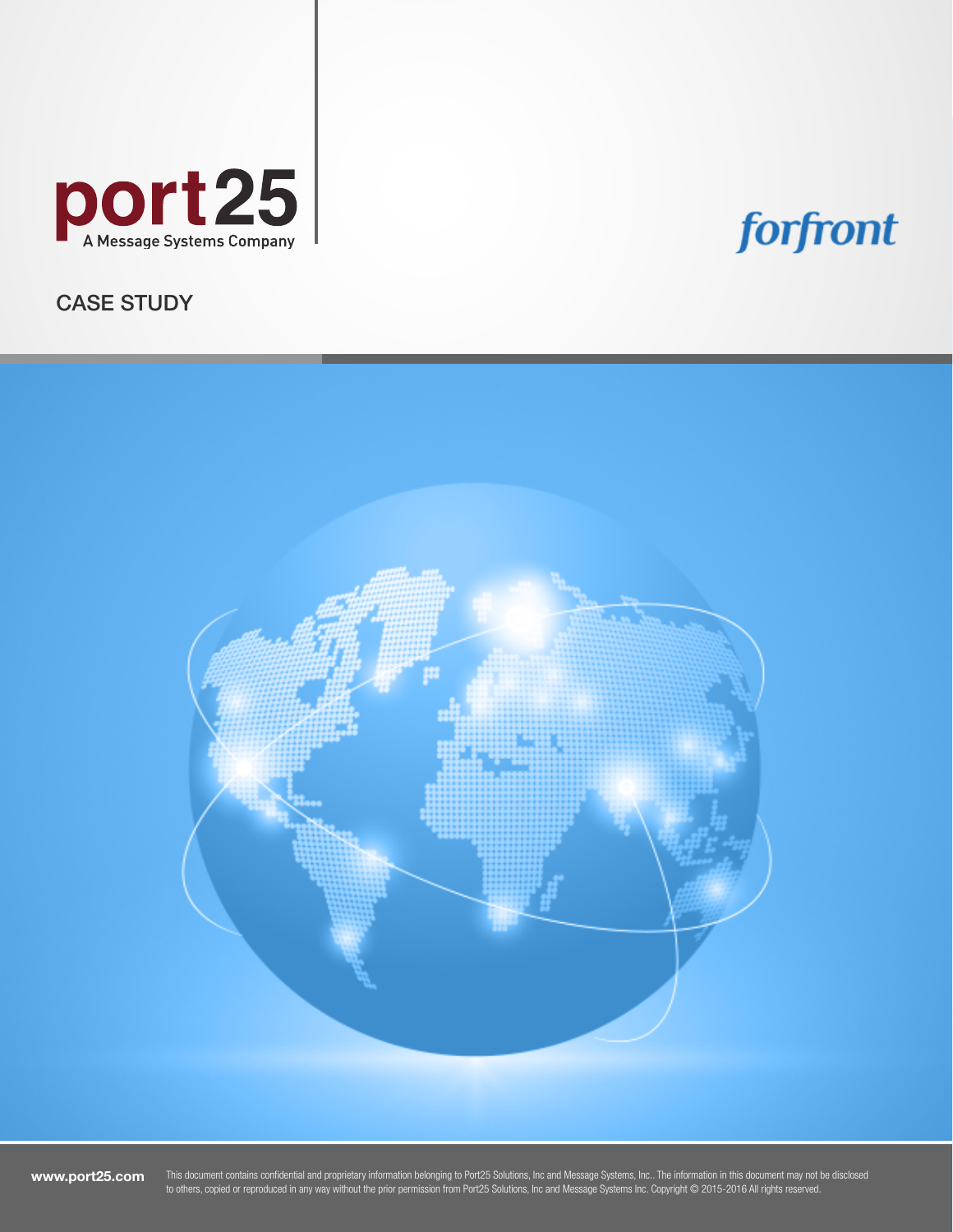

# Email Service Provider, Forfront

*Detailed Bounce Management helps Forfront Scale.* 

## TABLE OF CONTENTS

| Forfront Delivery Challenges 1 |  |
|--------------------------------|--|
|                                |  |
|                                |  |
|                                |  |
|                                |  |

### **SUMMARY**

UK-based software house **Forfront** is a private company and its email market¬ing solution, e-shot™, serves over 1000 users sending 120 million emails per month. The users of the e-shot™ platform are primarily B2B. However, 30% of their target audience is consumers. With peak volumes of up to 1.1 million messages per hour, Forfront needed an agile and flexible SMTP server solu-tion to handle its growing message volume. They required more email stream control during heavy send periods to reduce their bounce rate dramatically. They also required more detailed bounce classification within their bounce log to process true hard bounces (bad addresses that should be extracted from the send database) from soft bounces (temporary delivery failures that can be resolved).

#### FORFRONT DELIVERY CHALLENGES

Before their move to PowerMTA™, Forfront relied on email marketing software from [StrongMail.](http://www.strongview.com/) As Forfront's client base expanded, the company grappled with a growing and poorly managed bounce logging system. Optimizing bounce log management is a crucial building block for maintaining a stellar IP reputation. The lack of detailed categorization of bounces with their old MTA software was a pain point for Forfront, as it was challenged to identify which bounced emails should be extricated from their send lists correctly. In addition, the propensity of granular configurations required to distribute large numbers of emails were becoming resource prohibitive. Forfront exercised due diligence with StrongMail (now StrongView) and other MTAs, but didn't find a product that would give them the specified bounce strings they required to isolate true "hard bounces" that should be extracted from soft bounces masquerading as hard bounces.

#### THE SOLUTION

[Forfront r](http://www.forfront.com/)equired a pragmatic approach and switched t[o PowerMTA™,](http://www.port25.com/evaluate-now/) which has close to 20 unique ISP diagnostic bounce codes built in the PowerMTA toolbox, allowing them to effortlessly distinguish true hard bounces from soft bounces that show up as 5.X.X, thereby optimizing their clients' send lists. PowerMTA's feedback loop processes and bounce log filtering optimized Forfront's processing servers, liberating additional resources for queuing and